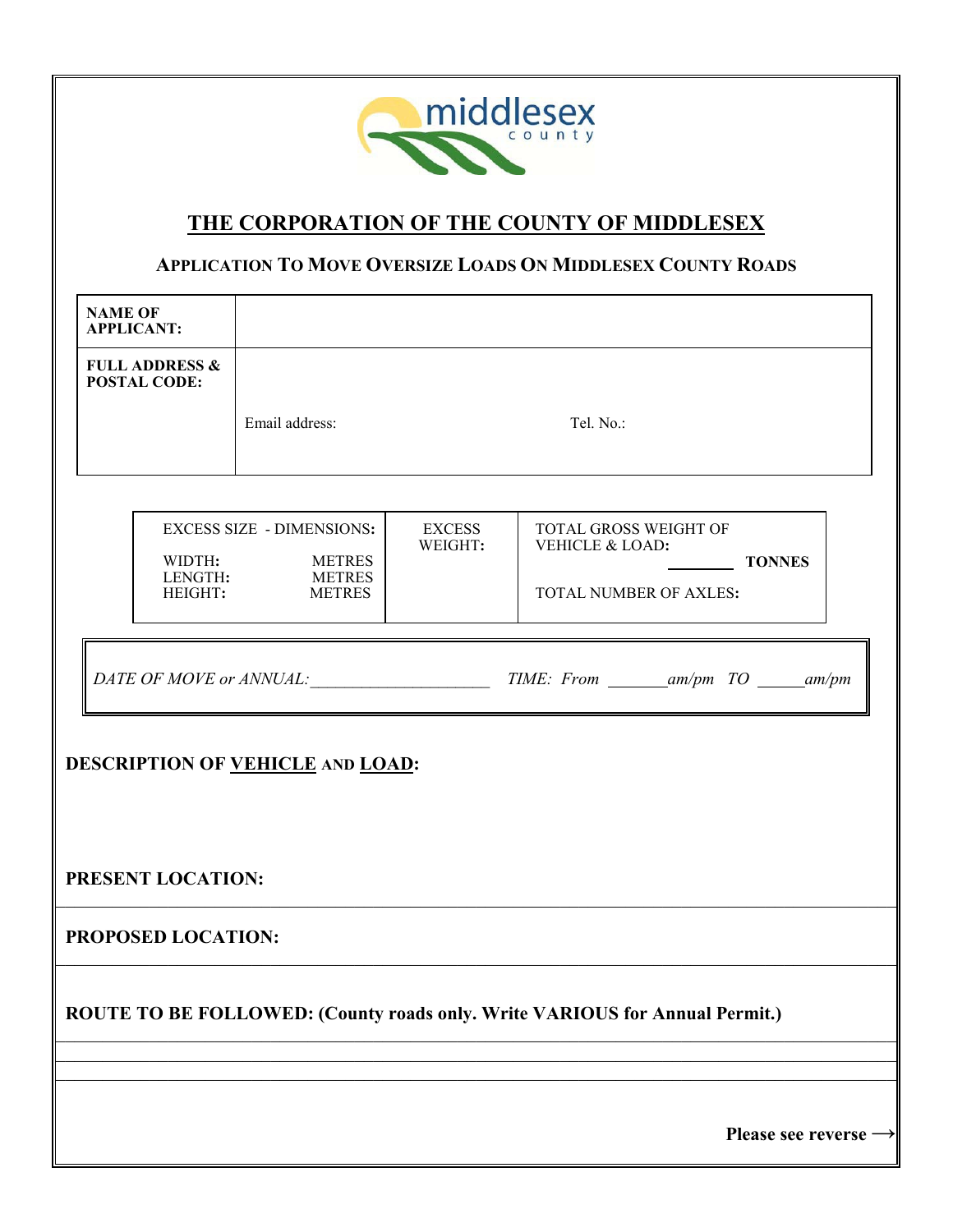

| PRIVATE ESCORT or CERTIFIED<br><b>SUPERLOAD ESCORT</b> | <b>Escort Approved</b> | Date of Approval |  |
|--------------------------------------------------------|------------------------|------------------|--|
| <b>NAME AND FULL ADDRESS:</b>                          | Authorized Signature   | Comments:        |  |
| <b>HYDRO ONE</b><br><b>NAME AND FULL ADDRESS:</b>      | Move Approved          | Date of Approval |  |
|                                                        | Authorized Signature   | Comments:        |  |
| <b>BELL</b><br>NAME & FULL ADDRESS:                    | Move Approved          | Date of Approval |  |
|                                                        | Authorized Signature   | Comments:        |  |
| <b>ROGERS CABLE</b><br>NAME & FULL ADDRESS:            | Move Approved          | Date of Approval |  |
|                                                        | Authorized Signature   | Comments:        |  |
| <b>EXECULINK</b><br>NAME & FULL ADDRESS:               | Move Approved          | Date of Approval |  |
|                                                        | Authorized Signature   | Comments:        |  |

**NOTE:** Completed Form must accompany application for Moving Permit when loads and vehicles exceed 4.15 metres (13.6 ft.) in height and/or 5 metres (16.4 ft.) in width.

Date of Approval from all Utility Companies must be at least seven days prior to date of move.

## **Private Escort is required when load width is 3.76 metres to 4.99 metres.**

**Certified Superload Escort is required when load width is 5 metres or greater. Escort certificate must be provided and attached to this permit application form.** 

*Updated June 2022*